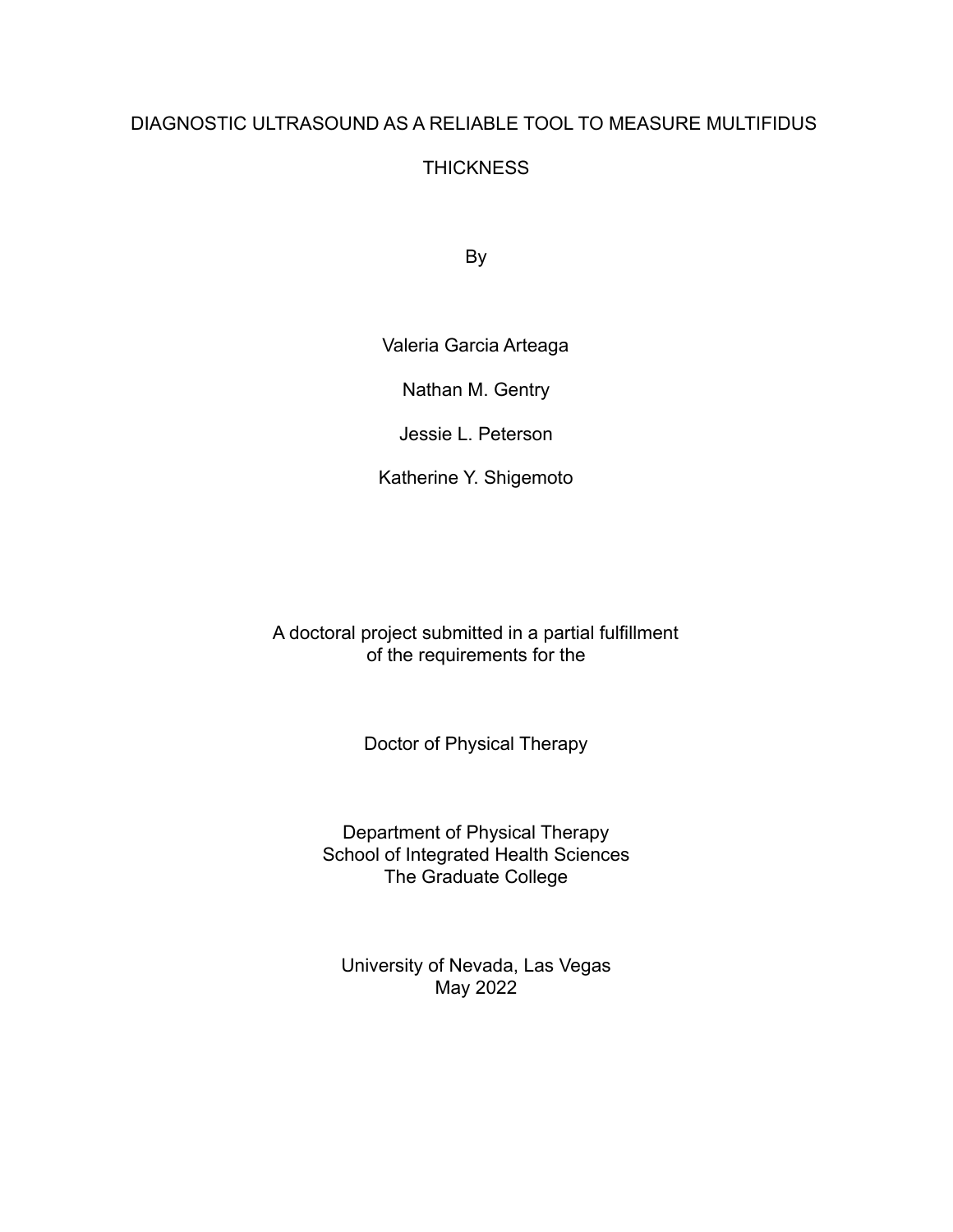

## **Doctoral Project Approval**

The Graduate College The University of Nevada, Las Vegas

May 13, 2022

This doctoral project prepared by

Name Katherine Shigemoto

Valeria Garcia Arteaga

Jessie Peterson

Nathan Gentry

entitled

Diagnostic Ultrasound as a Reliable Tool to Measure Multifidus Thickness

is approved in partial fulfillment of the requirements for the degree of

Doctor of Physical Therapy Department of Physical Therapy

Jason Ciccotelli, DPT

Daniel Young, Ph.D. *Research Project Advisor*

Merrill Landers, Ph.D. *Chair, Department of Physical Therapy*

Jason Ciccotelli, DPT<br> *Examination Committee Chair*<br> *Kathryn Hausbeck Korgan, Ph.D.*<br> *Vice Provost for Graduate Education & Examination Committee Chair Vice Provost for Graduate Education & Dean of the Graduate College*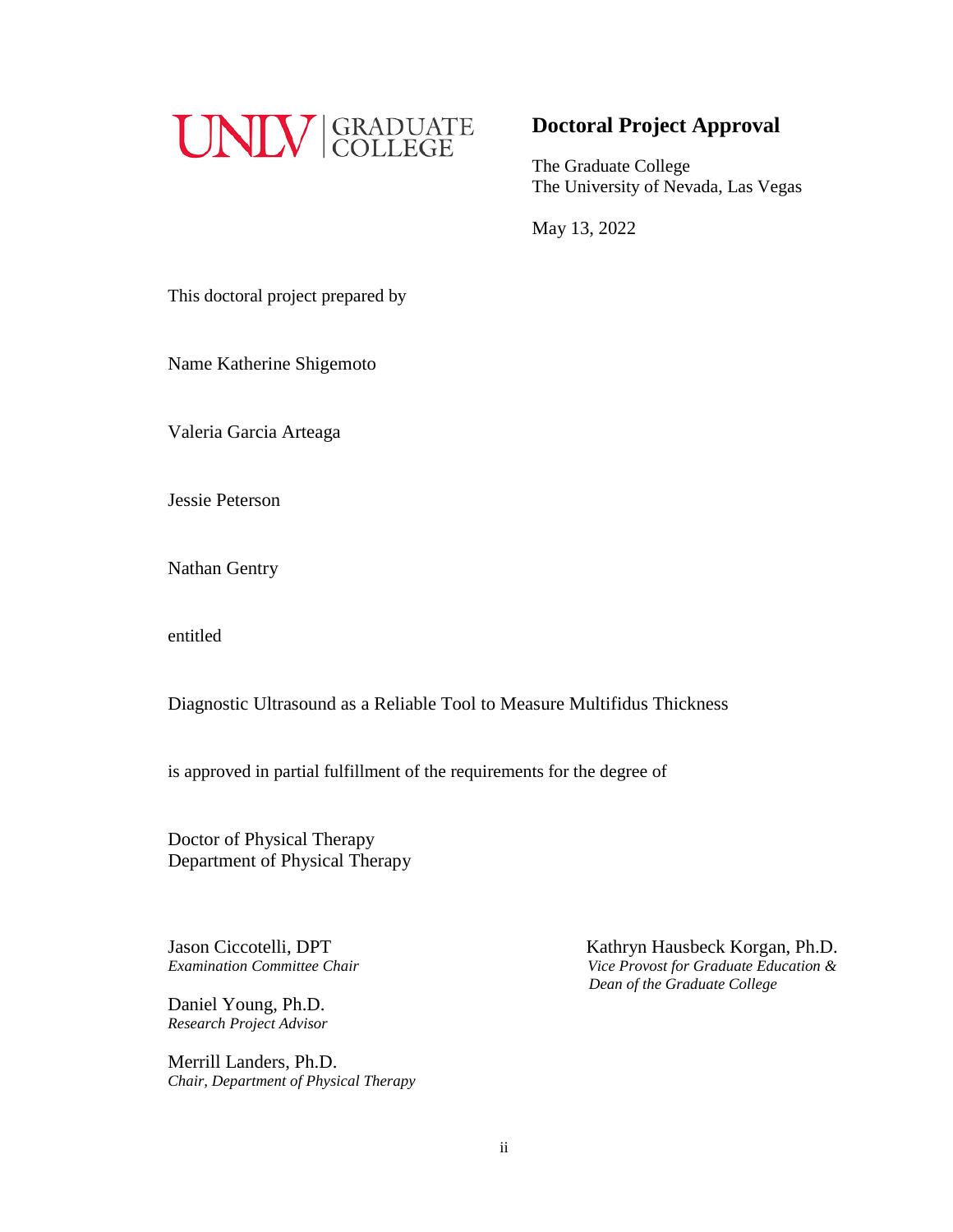#### **Abstract**

#### *Introduction*

Lower back pain (LBP) is a recurrent issue in the general population, though it is generally seen 2-3 times more frequently in those who undergo transfemoral amputations, being considered worse than phantom limb or residual pain. It is suggested that LBP is more common in those who have a transfemoral amputation than those who have a transtibial amputation. Research thus far has seemed to focus on identifying links between unilateral amputation and LBP rather than bilateral.

The multifidus muscle is the most important dynamic stabilizer of the lumbar spine, accounting for two- thirds of lower lumbar segmental stability. A contributor to this pain may be multifidus muscle atrophy and an increase in intramuscular fat deposits and fibrous tissue infiltration, resulting in increased total muscle thickness with decreased multifidus activation and function, reducing dynamic stability capabilities and contributing to LBP. However, a lack of research in this population has led to an inconclusive explanation of the underlying mechanisms that may cause LBP. Typically, magnetic resonance imaging (MRI) is used as the gold standard to assess the thickness of the multifidus muscle, but it is costly and not as accessible to clinicians and patients. Ultrasound imaging (USI) can instead be used to assess multifidus thickness and it is reliable in the general population. Although extensive research has been performed in the general population, the reliability of diagnostic ultrasound imaging for multifidus thickness in populations who have undergone transfemoral amputations has not been

iii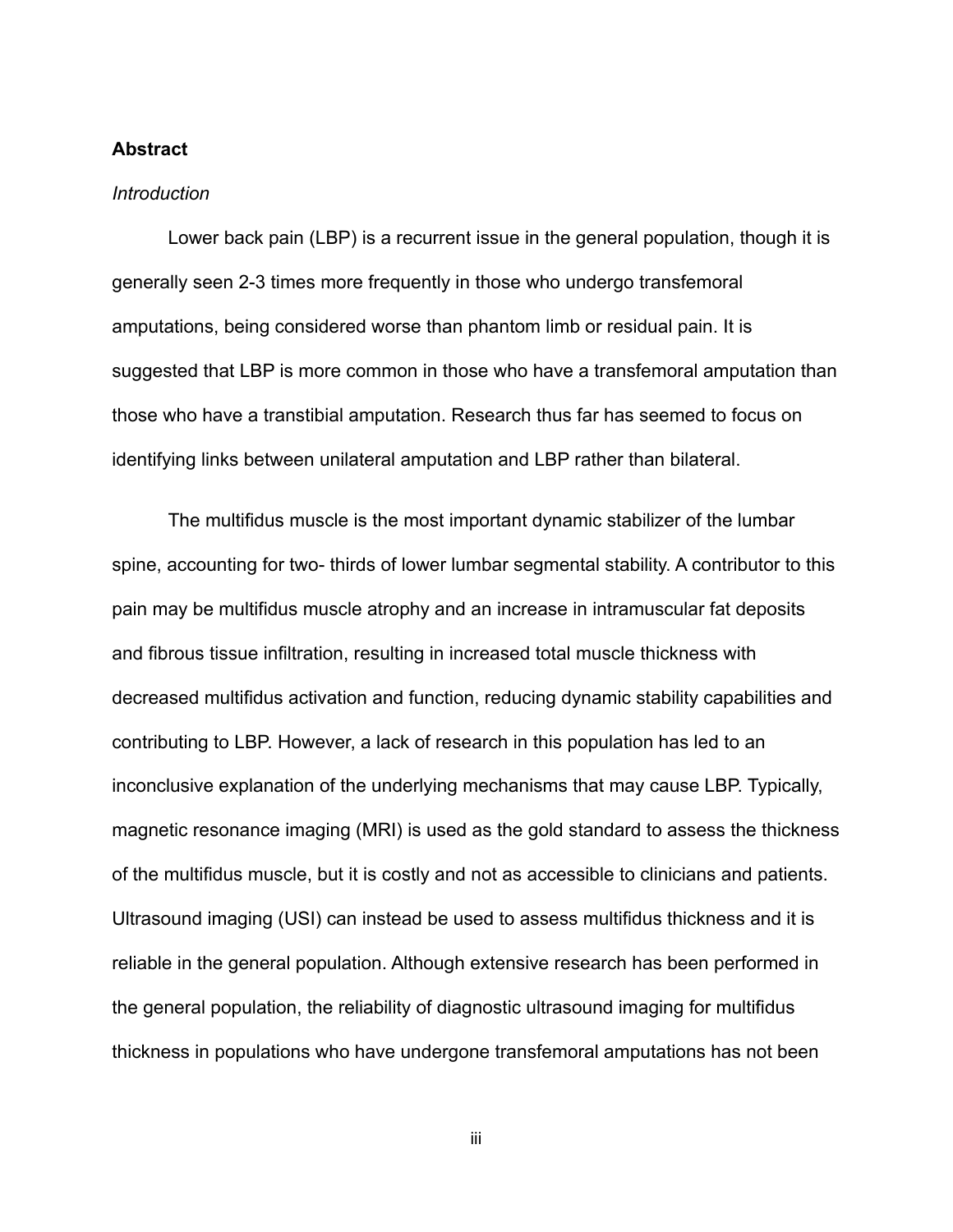studied. The purpose of this study was to evaluate intra-rater reliability of multifidus thickness measurements utilizing USI. Establishing reliability of USI in people with lower extremity amputations will allow us to confidently investigate any association between multifidus thickness and LBP.

#### *Methods*

Eleven participants who had undergone a unilateral transfemoral amputation at least one year prior to testing were recruited in the Las Vegas area for this intra-rater reliability study.

#### *USI Procedure*

Each participant was scheduled for two separate sessions, at least two days apart, but no more than 10. One examiner at the University of Nevada, Las Vegas, independently recorded the ultrasound images and measurements of the multifidus muscle.

#### *Results*

The reliability was excellent (ICC: .985 confidence interval was within an acceptable range of .955 to .995. The SEM ranged from .152 cm to .157 cm, and the MDC ranged from .421 cm to .435 cm.

### *Conclusion*

This study showed that the intra-rater reliability of the measurements of the multifidus muscle thickness using diagnostic ultrasound imaging between two sessions showed excellent reliability. These results suggest that diagnostic ultrasound imaging is a reliable tool for measuring multifidus thickness in those with unilateral transfemoral

iv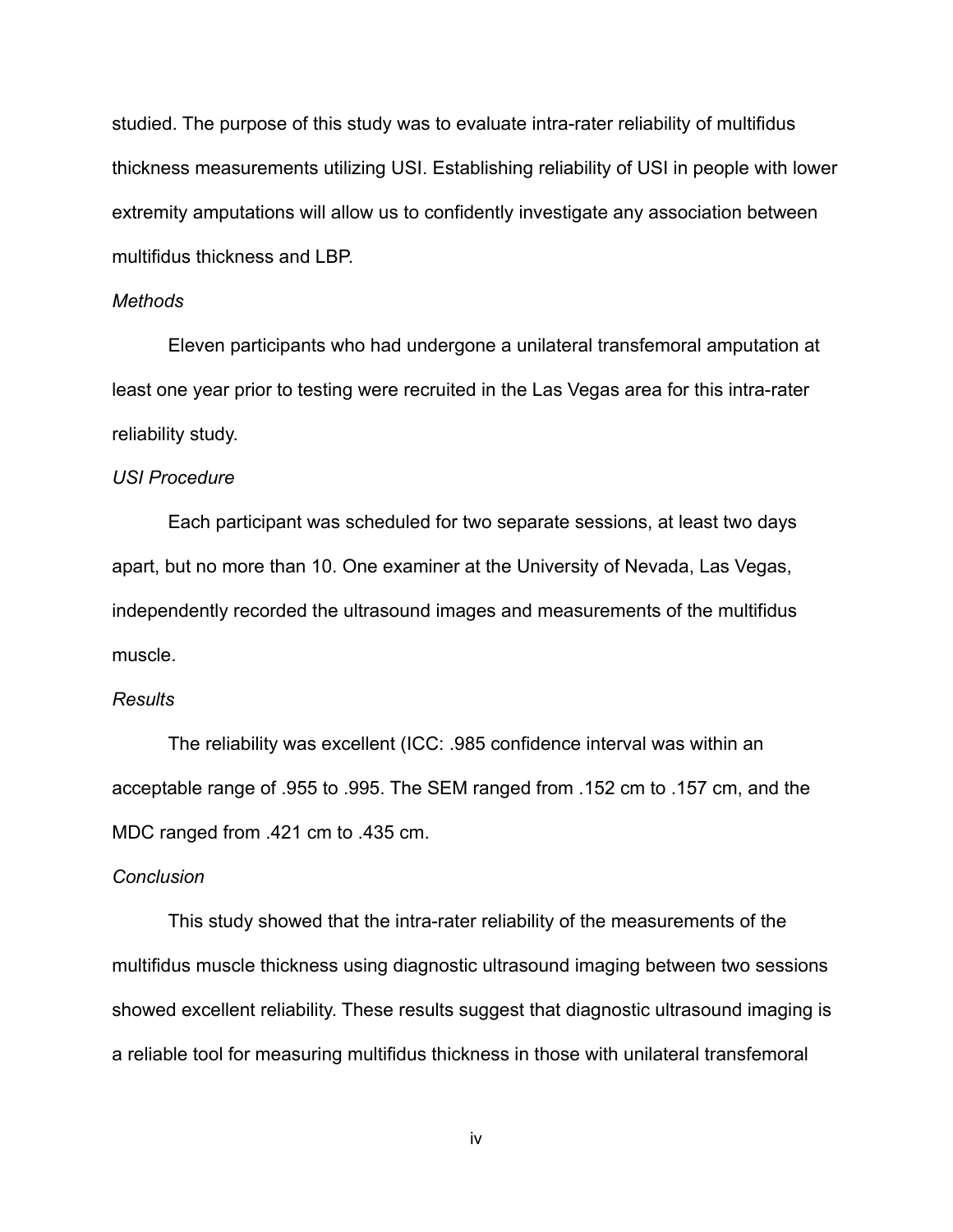amputations. Utilizing USI as a tool to measure multifidus muscle thickness will allow for further investigation regarding the association of multifidus muscle thickness and lower back pain in this patient population.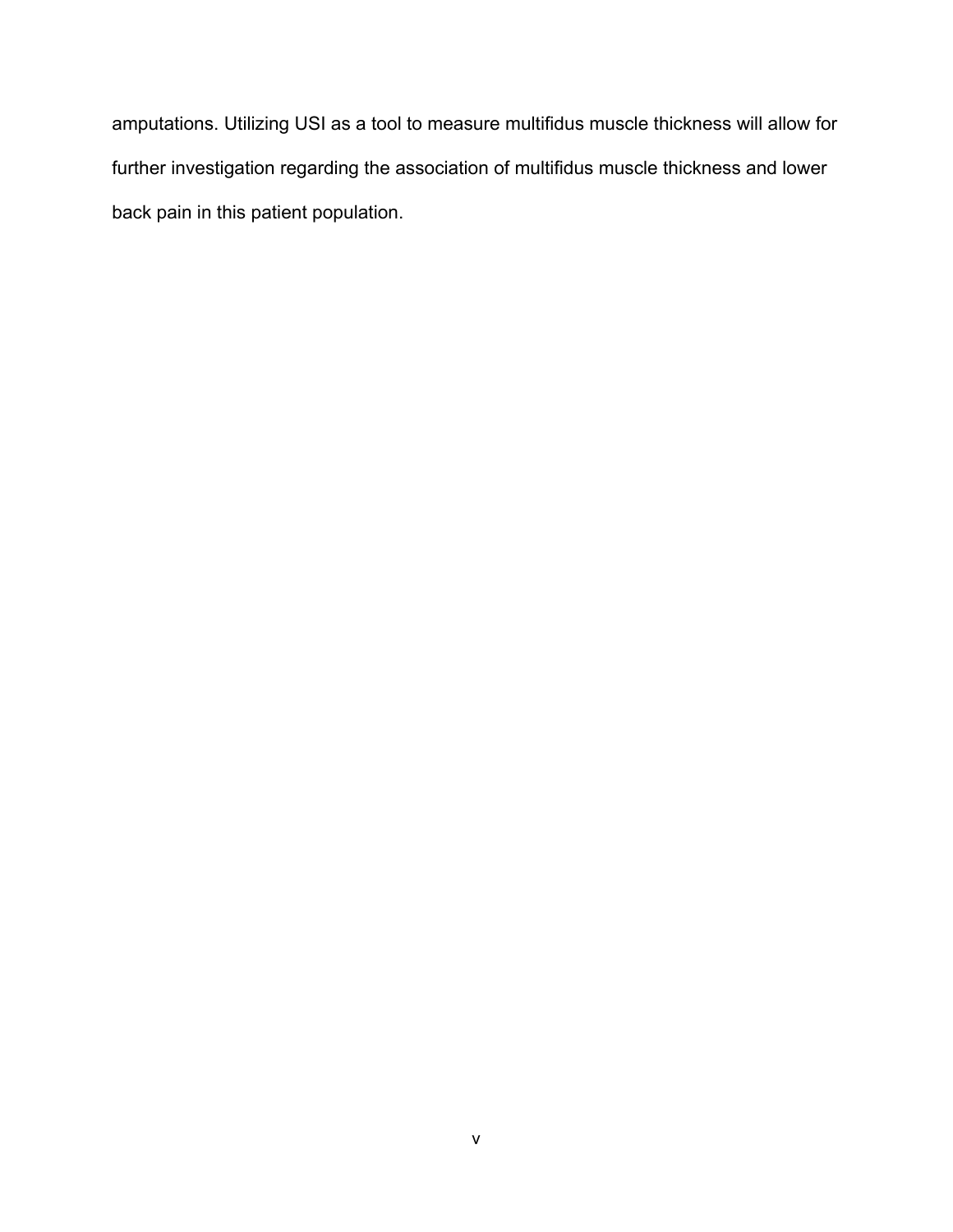# **Table of Contents**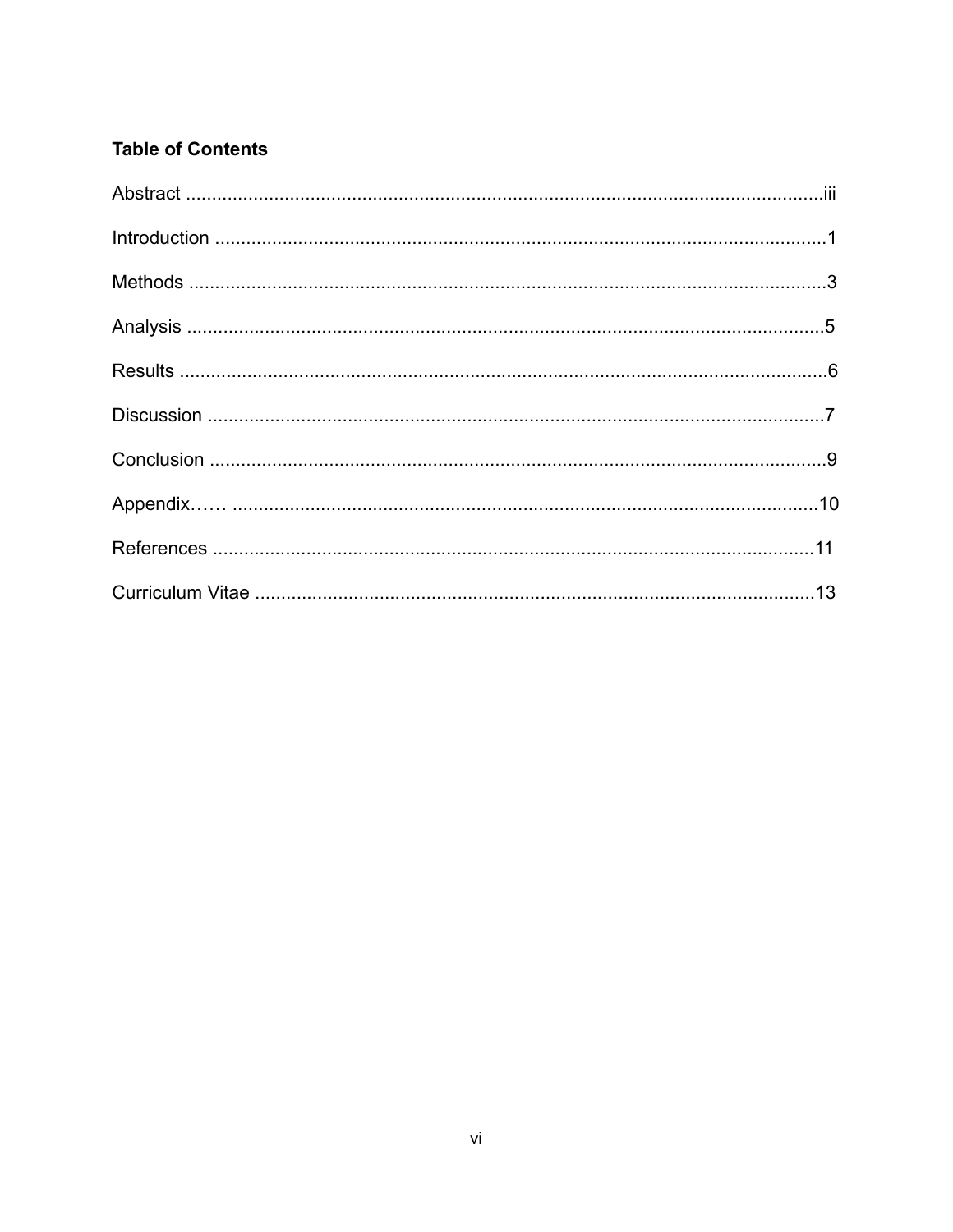#### **Introduction**

Lower back pain (LBP) is a recurrent issue in the general population, though it is generally seen 2-3 times more frequently in those who undergo transfemoral amputations, being considered worse than phantom limb or residual pain [1]. It is estimated that around half of those who have undergone a lower extremity amputation and present with LBP report their pain levels as moderate to severe [2]. It is suggested that LBP is more common in those who have a transfemoral amputation than those who have a transtibial amputation [2]. Research thus far has seemed to focus on identifying links between unilateral amputation and LBP rather than bilateral. This may be because individuals with unilateral amputation report increased functional levels when compared with people who have undergone bilateral amputation. [3]. It has also been suggested that individuals who have undergone unilateral amputation and report LBP exhibit "altered trunk neuromuscular behaviors" as well as increased lumbar spine transverse plane excursion. [4].

The multifidus muscle is the most important dynamic stabilizer of the lumbar spine, accounting for two-thirds of lower lumbar segmental stability [6]. One theory suggests that a contributor to this pain is multifidus muscle atrophy and an increase in intramuscular fat deposits and fibrous tissue infiltration, resulting in increased total muscle thickness with decreased multifidus activation and function, reducing dynamic stability capabilities and contributing to LBP [5,7]*.* Though, a lack of research in this population has led to an inconclusive explanation of the underlying mechanisms that may cause LBP. Typically, magnetic resonance imaging (MRI) is used as the gold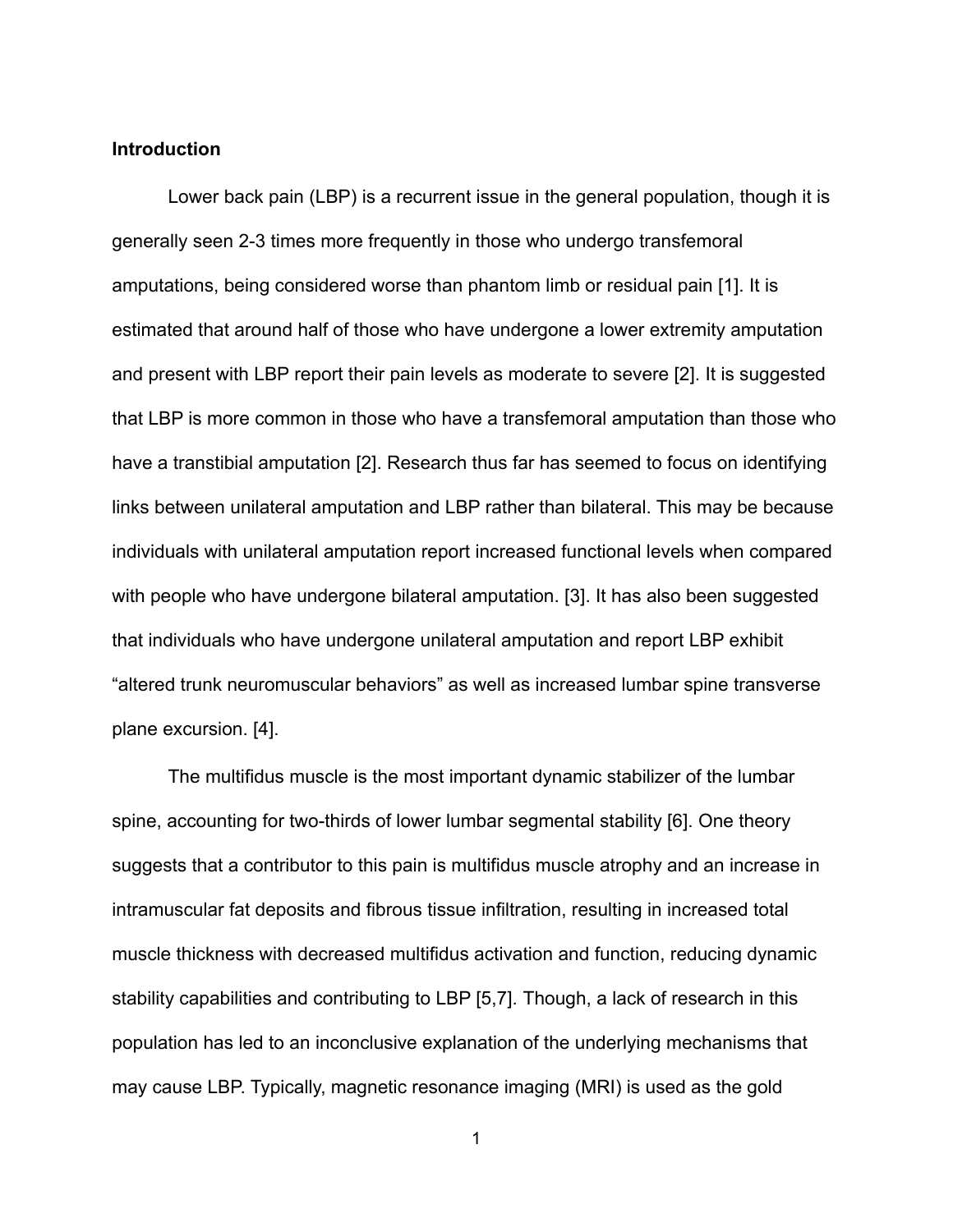standard to assess the thickness of the multifidus muscle, but it is costly and not as accessible to clinicians and patients. Ultrasound imaging (USI) can instead be used to assess multifidus thickness and it is reliable in the general population [8,9]. Although extensive research has been performed in the general population, the reliability of diagnostic ultrasound imaging for multifidus thickness in populations who have undergone transfemoral amputations has not been studied. The purpose of this study was to evaluate intra-rater reliability of multifidus thickness measurements utilizing USI. Establishing reliability of USI in people with lower extremity amputations will allow us to confidently investigate any association between multifidus thickness and LBP.

### *Objective*

To establish the reliability of diagnostic ultrasound as it pertains to measuring multifidus thickness in those who have undergone transfemoral amputations.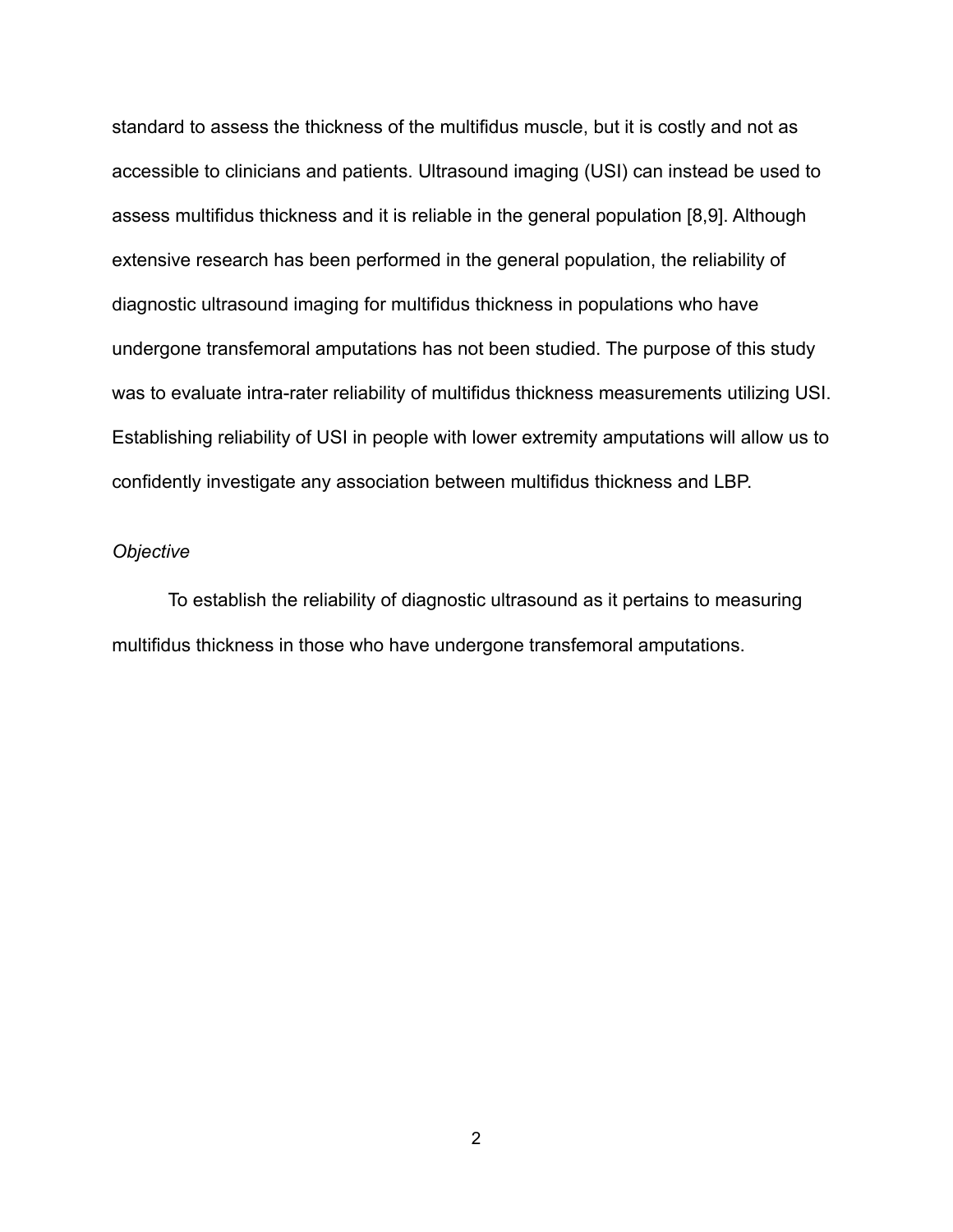### **Methods**

An adequate sample size of 21 participants was calculated using *G\*power* with an effect size of 0.5, alpha level of 0.05, and power of 0.8 [10]. Effect size was chosen based on previous studies dealing with the same population. Eleven participants who had undergone a unilateral transfemoral amputation at least one year prior to testing were recruited by convenience sample in the Las Vegas area for this intra-rater reliability study. Inclusion criteria included the above, in conjunction with being at least eighteen years of age, having utilized a lower-limb prosthesis for at least 6 months, and having a functional ability at a K2 level or higher, defined as a community ambulator and has the ability or potential to ambulate and negotiate low level barriers such as curbs, stairs, or uneven surfaces [11].

Exclusion criteria included a history of low back surgery, a medical diagnosis of osteoporosis in the spine, acute illness, or have been instructed not to participate in therapy or rehabilitation. The ultrasound unit utilized for this study was the GE NextGen LOGIQ e scanner (GE Healthcare, Milwaukee, WI) and ultrasound images were captured of the multifidus muscle at the level of the 4th and 5th lumbar interspinous spaces.

### *Data Collection*

This study was approved by the Institutional Review Board for Human Subjects Research at the University of Nevada, Las Vegas. Eligible participants completed informed consent forms and a brief demographics survey prior to participating.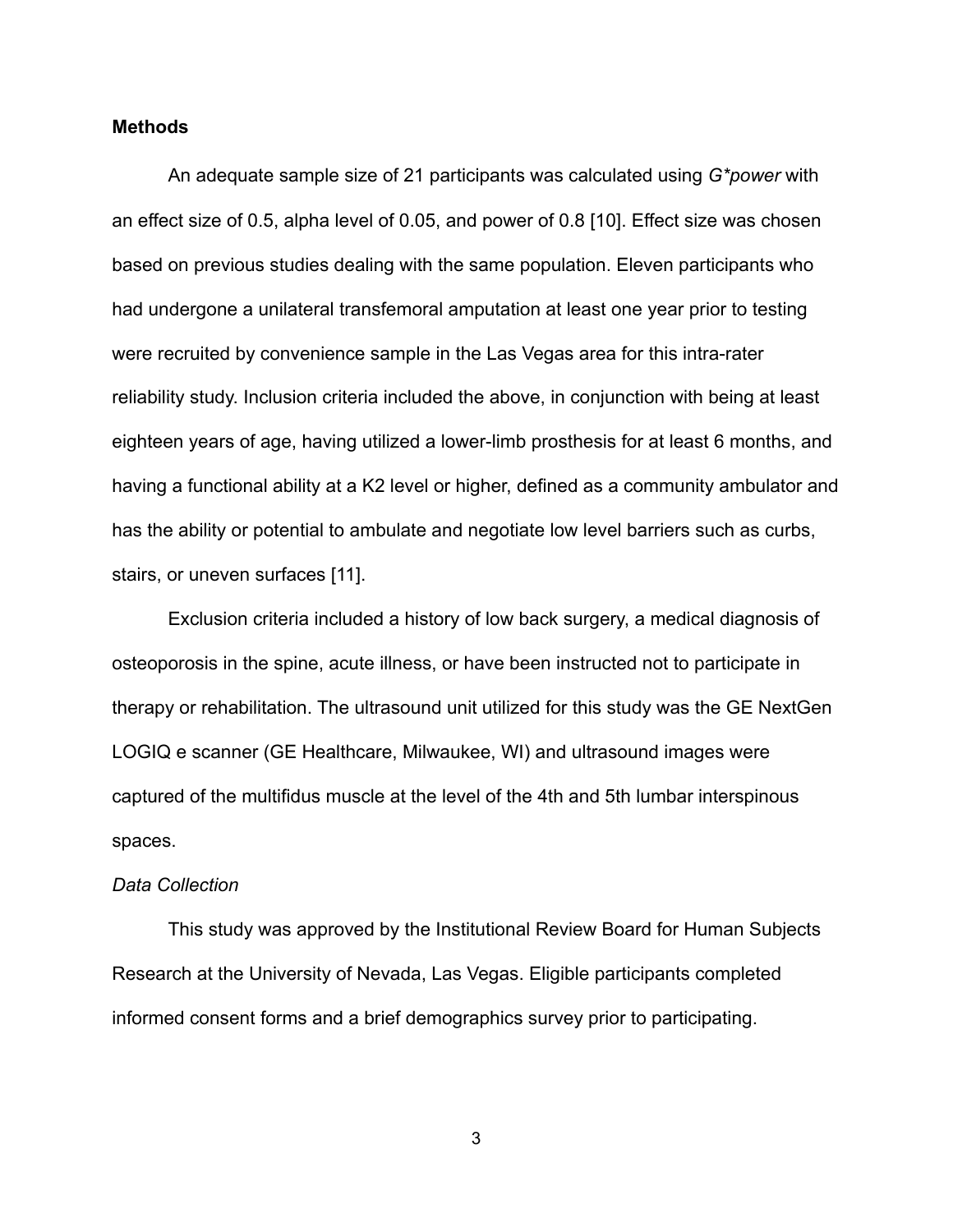#### *USI Procedure*

Each participant was scheduled for two separate sessions, at least two days apart, but no more than 10. One examiner at the University of Nevada, Las Vegas, independently recorded the ultrasound images and measurements of the multifidus muscle. Diagnostic ultrasound imaging was completed at each session to test for intra-rater reliability. The methods followed are similar to those used and described by Sions, et al. [12]. The subject was positioned in prone and an inclinometer was used to ensure participants were between 0-5 degrees of extension at the L4/L5 interspinous space. Pillows were used to reposition the subject to this range as needed. A 3.5-7 curvilinear MHz ultrasound transducer head was positioned longitudinally and angled medially. The position and location of the transducer was determined using palpation to ensure that the transducer head was at the level of the L4/L5 interspinous space, with the iliac crests as a reference point. Gain was adjusted before each image was captured for clarity to clearly identify the facial line and the facet joint. Depth was adjusted to allow for ideal visualization of all structures. The depth value was recorded and set up for the second visit to maintain consistency between images. Images were taken parasagittally of both the left and right multifidus muscle with the participant relaxed and prone. Imaging was randomized to determine which side of the low back would be measured first during the sessions.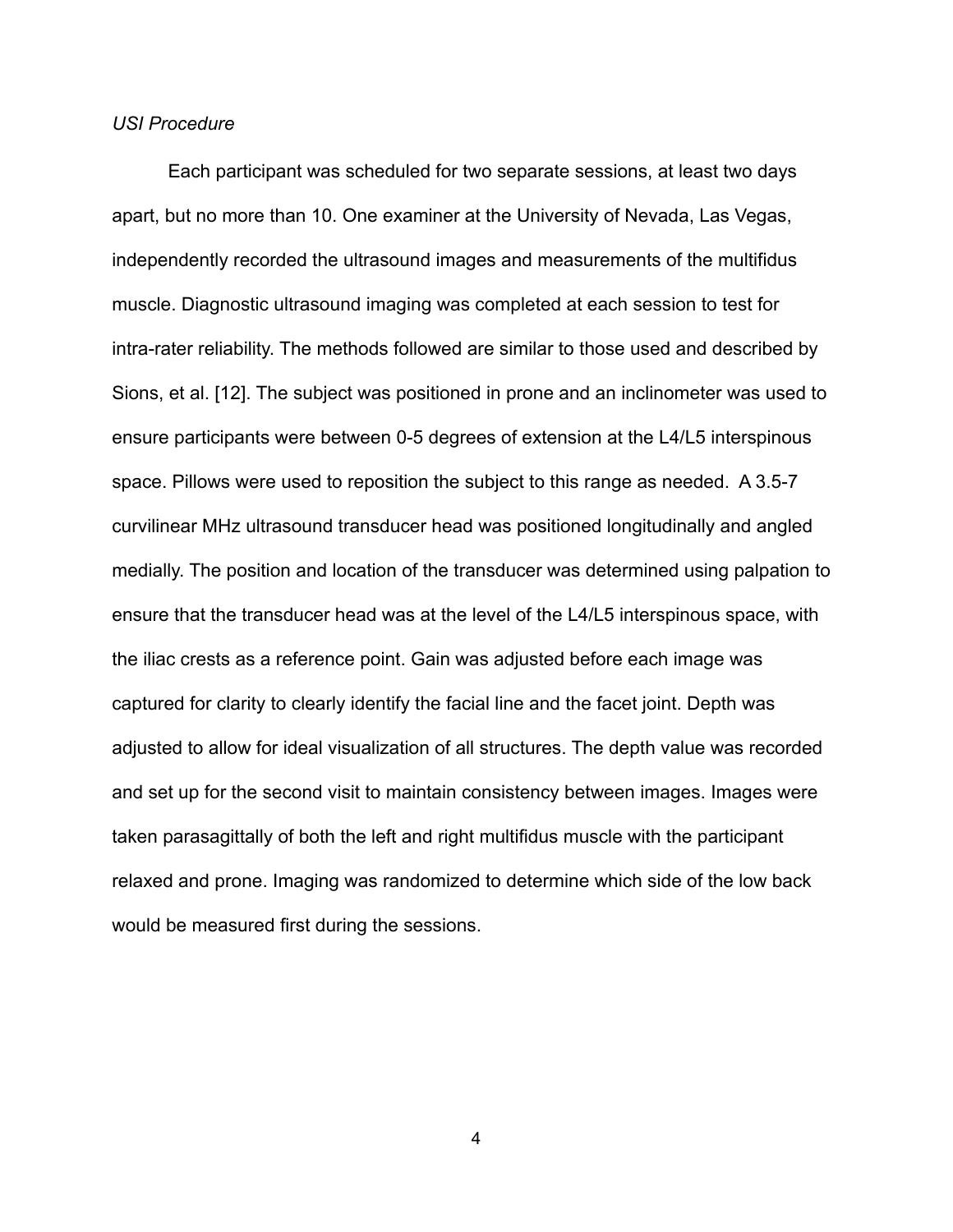### **Analysis**

#### *Data Analysis*

ImageJ was used to determine multifidus muscle thickness. Prior to measurements, the scale was set to the depth of the image, defined by "D" in the settings. Units were set to centimeters. A linear measurement was taken from the L4-L5 facet joint to the lowermost part of the multifidus fascia line. Measurements were recorded and entered into a spreadsheet by a member of the research team.

#### *Statistical analysis*

SPSS Version 27 (SPSS, Inc. Chicago, IL) was used to analyze data. Data was also analyzed for time since amputation among the participants. The Shapiro-Wilk test was used to determine normality. Using a two-way mixed effects model, the intraclass correlation coefficient (ICC 3,1) was obtained from our test-retest results with 95% confidence interval to analyze the reliability for the multifidus muscle thickness measurements. Based on ICC cutoffs by Koo et al, interpretation of reliability values are as follows: "values less than 0.5 are indicative of poor reliability, values between 0.5 and 0.75 indicate moderate reliability, values between 0.75 and 0.9 indicate good reliability, and values greater than 0.90 indicate excellent reliability" [13]. In order to ensure the validity and applicability of the results, the standard error of measurement (SEM) and minimum detectable change (MDC) were calculated according to the following formulas, respectively: SEM = SD × [ $\sqrt{(1 - \text{ICC})}$ ], MDC95 = 1.96 × SEM × ( $\sqrt{2}$ ) [12].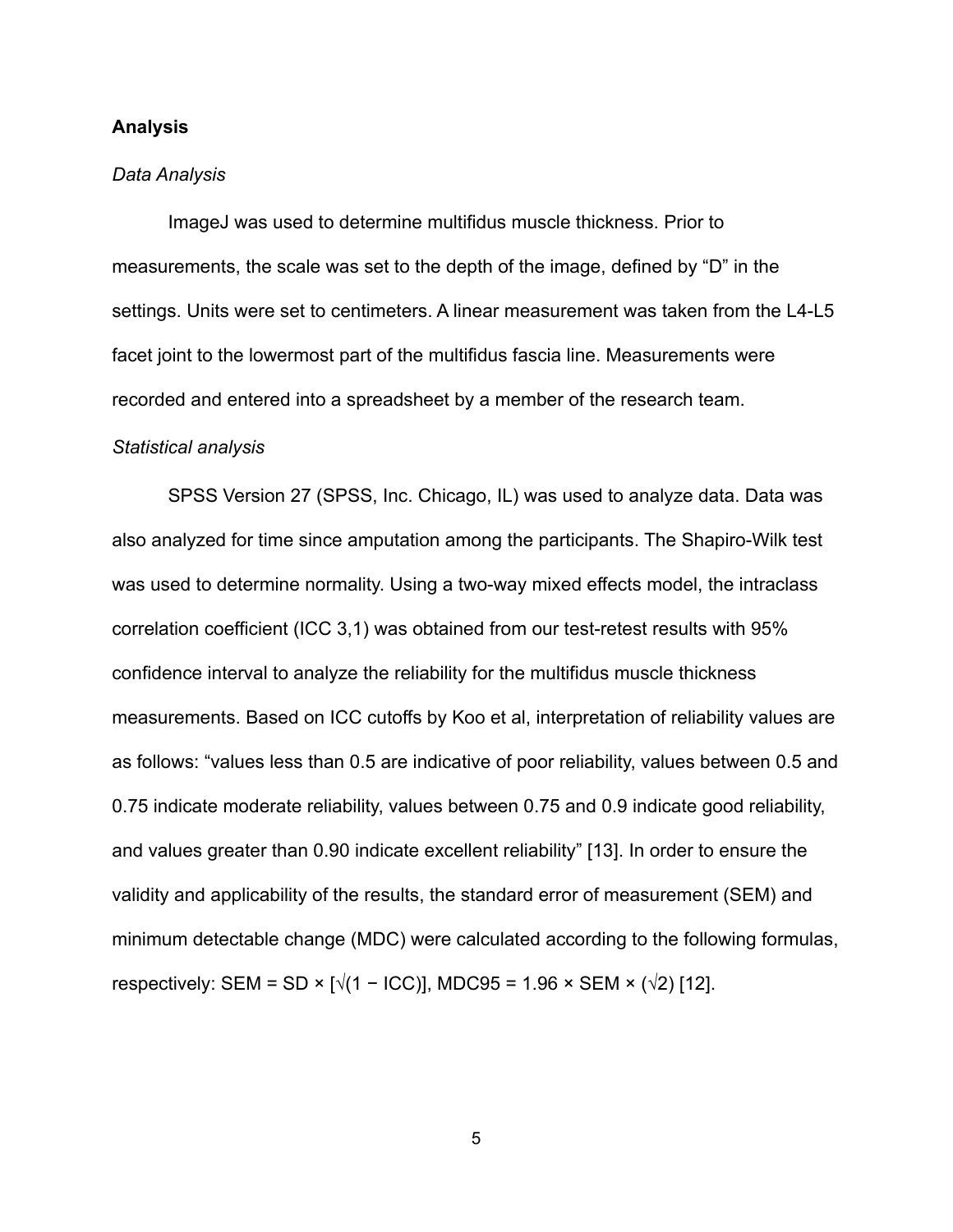### **Results**

Eleven participants, recruited by convenience sample met the inclusion and exclusion criteria and agreed to participate in this study. All eleven participants returned for the second session. Descriptive statistics are listed in Table 1, including demographic characteristics and time since amputation.

The results for the intra-rater reliability of the use of diagnostic ultrasound imaging to measure multifidus thickness in unilateral transfemoral amputees for two sessions are summarized in Table 2. The reliability was excellent (ICC 3,1: .985) per the interpretation by Koo et al, and confidence interval was within an acceptable range of .955 to .995. The SEM ranged from .152 cm to .157 cm, and the MDC ranged from .421 cm to .435 cm.

Table 3 summarizes and compares statistical data between the first and second sessions. 15 measurements were analyzed from eleven participants, with four participants who were measured bilaterally.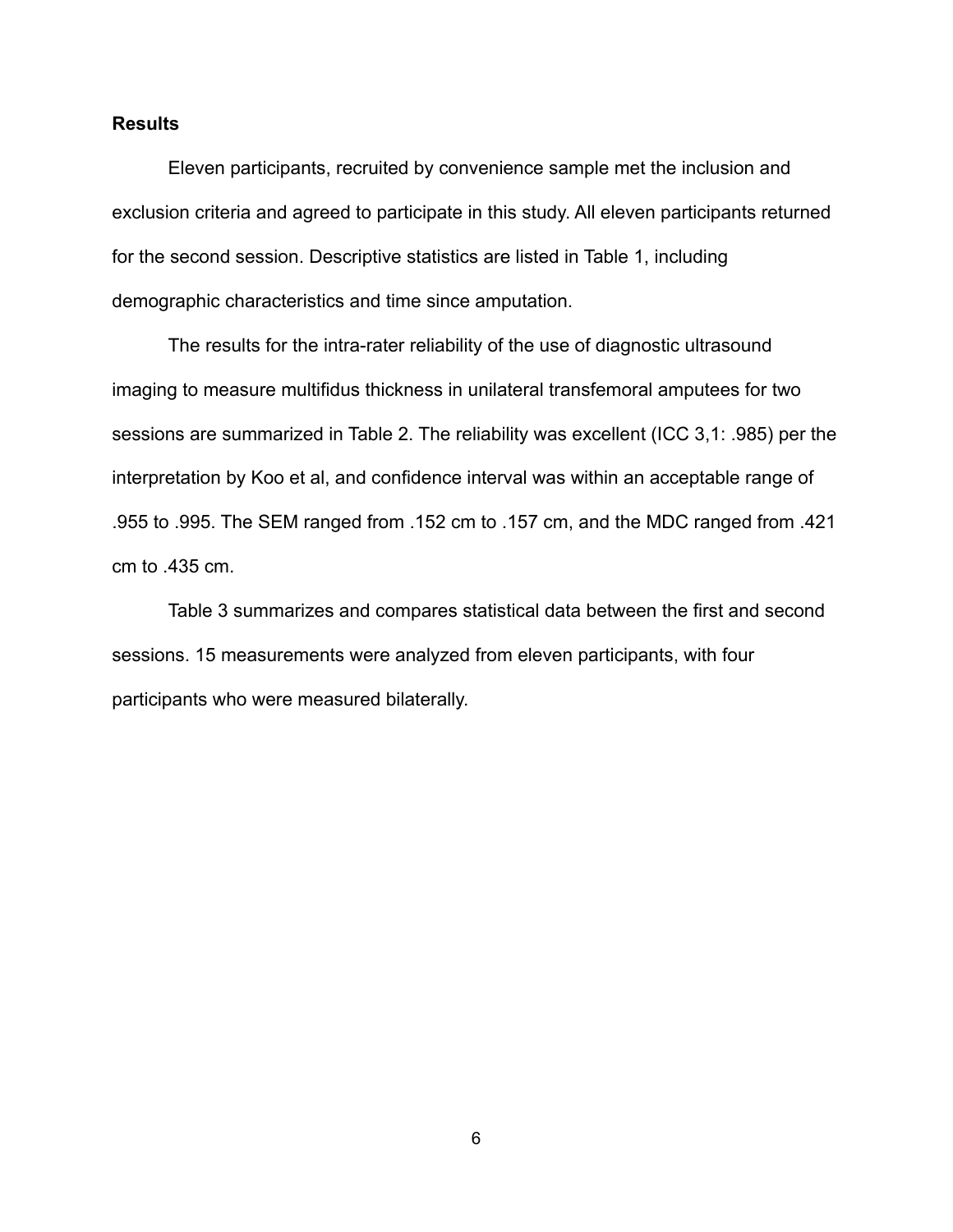### **Discussion**

Our results indicated diagnostic ultrasound is a sound tool to measure muscle thickness from an intra-rater perspective. Diagnostic ultrasound is a relatively cost-effective tool and therefore can accurately and reliably assess muscle thickness. This may result in a readily available method to view musculoskeletal anatomy and assess for atrophy to create targeted interventions to address a specific individual's needs, and monitor multifidus thickness and function throughout a plan of care.

The SEMs we calculated reflect the precision of our data collection with the ultrasound transducer between Day 1 and Day 2. SEMs also allow us to determine the MDCs, which are used to determine the minimum amount of change needed for a value to be considered as a "real change" likely due to changes in multifidus thickness instead of a random error in measurement [16].

Though ultrasound reliability is not as thoroughly studied in the lower extremity amputee population, Sions et al. found excellent measurement and procedural reliability within-day and between the 2-9 day period as established in the methods for using ultrasound in adults ages 60-85 who report chronic low back pain for at least 3 months [12]. However, this study did not examine those with amputations. Similarly, a systematic review by Nijholt et al. analyzed 17 studies and found that using ultrasound to measure muscle size in adults 60 years or older is both valid and reliable, particularly for the vastus lateralis, rectus femoris, upper arm anterior, and trunk musculature (including multifidus muscles) [13]. Our findings, though studying a different population, reflect similar ICC reliability values. This was a commonality in current research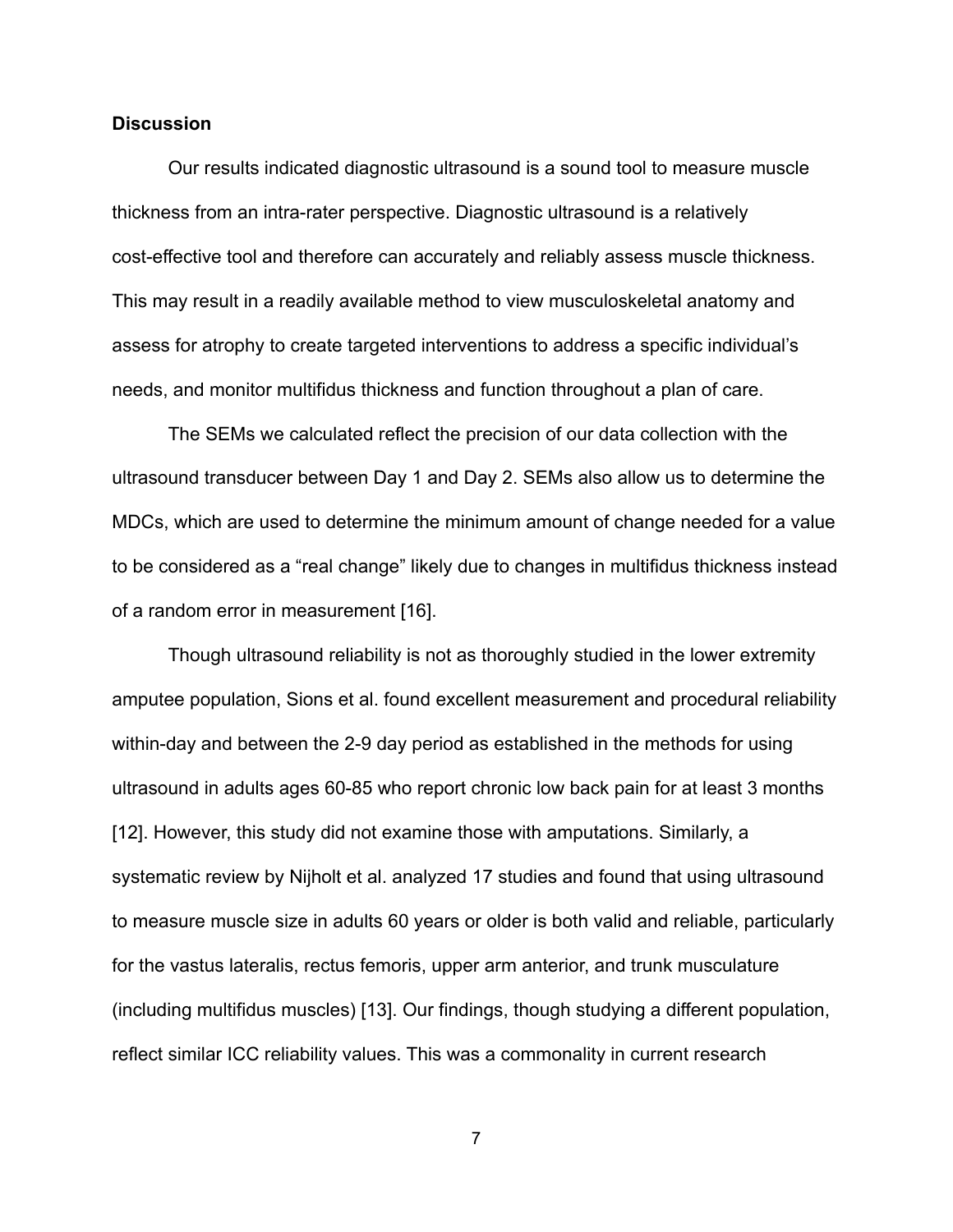regarding ultrasound reliability in measuring muscle thickness, prompting us to research reliability in the above the knee amputee population.

This reliability study was limited in several ways. Our main limitation was our small sample size. Due to the Covid-19 pandemic, our time frame for data collection was limited, preventing us from collecting from more participants. Expanding the study to a larger sample size would likely have allowed us to assess reliability of USI more accurately in the female population, as our participant pool only included two females. Future studies should be conducted to assess the reliability of this measure in similar populations, such as individuals with below-knee amputations, as well as populations who use differing methods of locomotion, such as wheelchair propulsion or prosthetics. Our study included participants who were categorized as K2 level or higher. We suggest that future studies assess participants at specific K levels, or eliminate K levels as an exclusion criterion. Although we had excellent reliability results in our study at the L4/L5 level, it would be possible for reliability to differ at other points on the body, and therefore further studies should be conducted.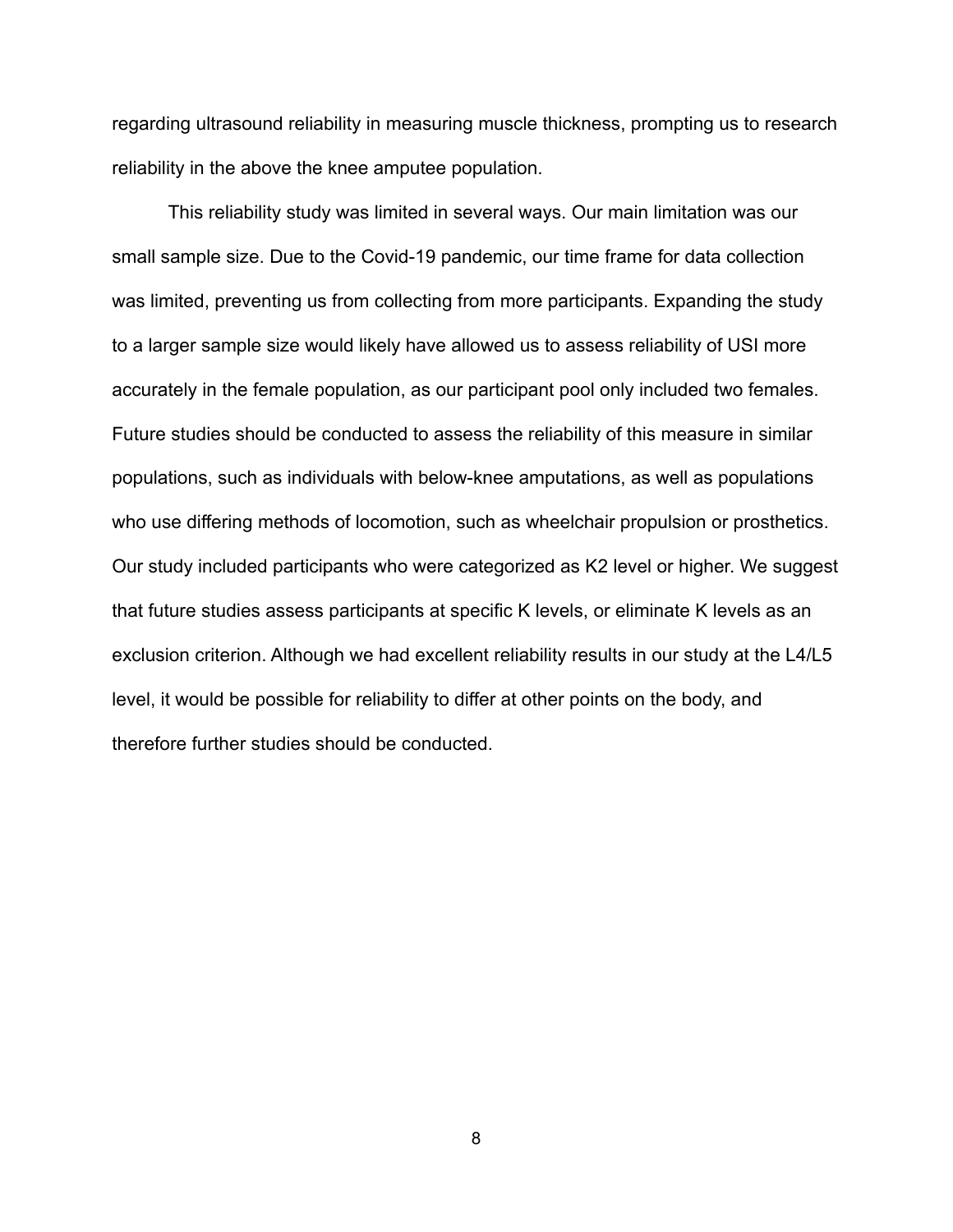## **Conclusion**

We observed that the intra-rater reliability of the measurements of the multifidus muscle thickness using diagnostic ultrasound imaging between two sessions is excellent. These results suggest that diagnostic ultrasound imaging is a reliable tool for measuring multifidus thickness in those with unilateral transfemoral amputations. Utilizing USI as a tool to measure multifidus muscle thickness will allow for further investigation regarding the association of multifidus muscle thickness and lower back pain in this patient population.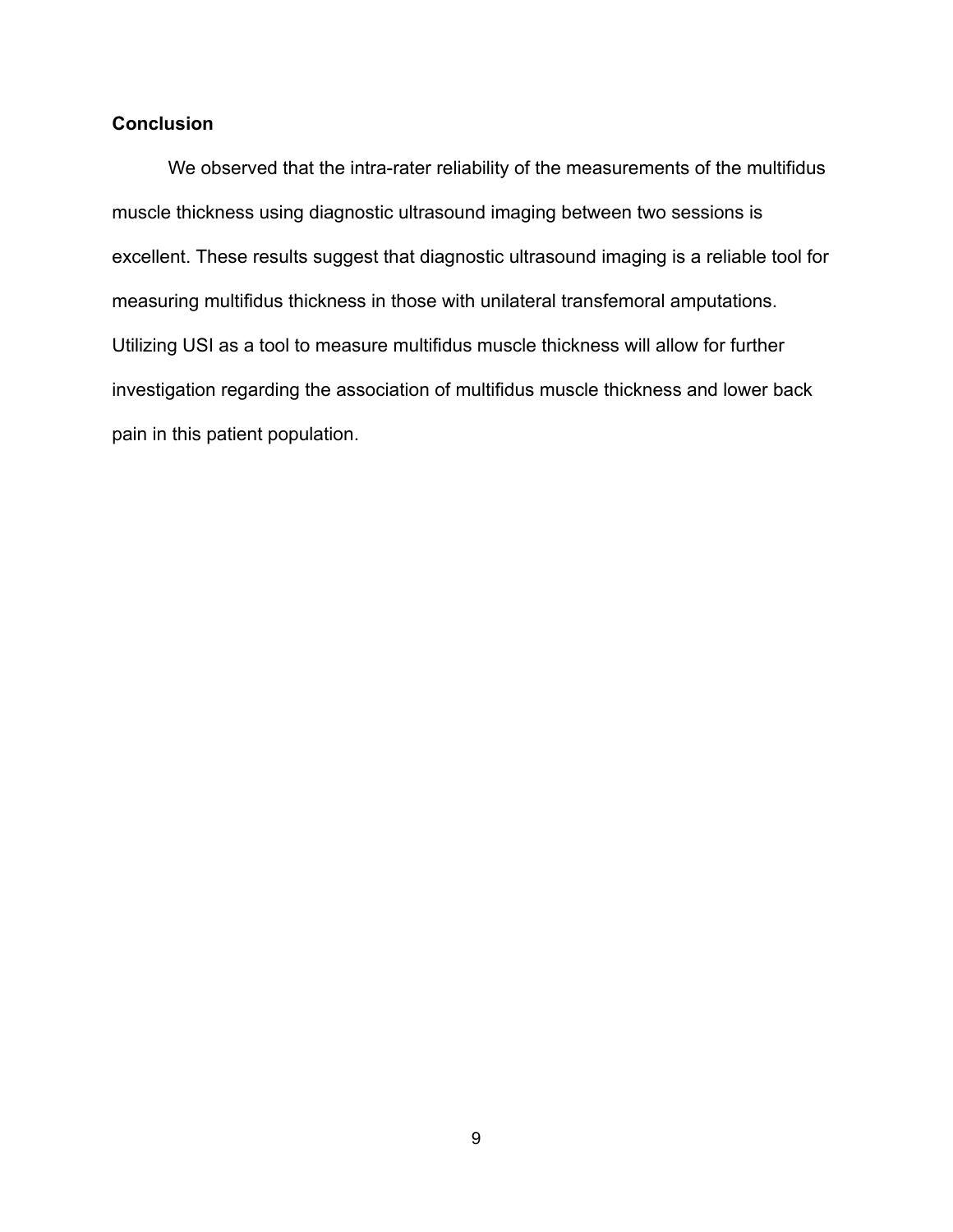# **Appendix**

| Table 1: Descriptive statistics of participants |             |                             |                             |                          |                                |  |
|-------------------------------------------------|-------------|-----------------------------|-----------------------------|--------------------------|--------------------------------|--|
|                                                 | N Statistic | Minimum<br><b>Statistic</b> | Maximum<br><b>Statistic</b> | Mean<br><b>Statistic</b> | Std. Error<br><b>Statistic</b> |  |
| Age                                             | 11          | 20.0                        | 68.0                        | 46.73                    | 4.29                           |  |
| Height (cm)                                     | 11          | 144.78                      | 187.96                      | 171.11                   | 3.72                           |  |
| Weight (kg)                                     | 11          | 51.26                       | 103.87                      | 77.85                    | 5.65                           |  |
| <b>Time Since</b><br>Amputation<br>(months)     | 11          | 12                          | 408                         | 107.63                   | 43.25                          |  |

Table 1: Descriptive statistics of participants

# Table 2: Reliability of measurements using ICC

| <b>Intraclass Correlation Coefficient</b> |                                  |                                   |                         |  |  |
|-------------------------------------------|----------------------------------|-----------------------------------|-------------------------|--|--|
|                                           | <b>Intraclass</b><br>Correlation | Lower Bound<br><b>Upper Bound</b> | 95% Confidence Interval |  |  |
| <b>Singles Measures</b>                   | .985                             | .955                              | .995                    |  |  |

# Table 3: Data analysis between Day 1 and Day 2

|                    | Day 1      | Day 2    |
|--------------------|------------|----------|
| Sample Size        | 15         | 15       |
| Mean               | 3.283      | 3.277    |
| Std. Error of Mean | 0.317      | 0.321    |
| Std. Deviation     | 1.23       | 1.24     |
| <b>SEM</b>         | 0.152 cm   | 0.157 cm |
| <b>MDC</b>         | $0.421$ cm | 0.435 cm |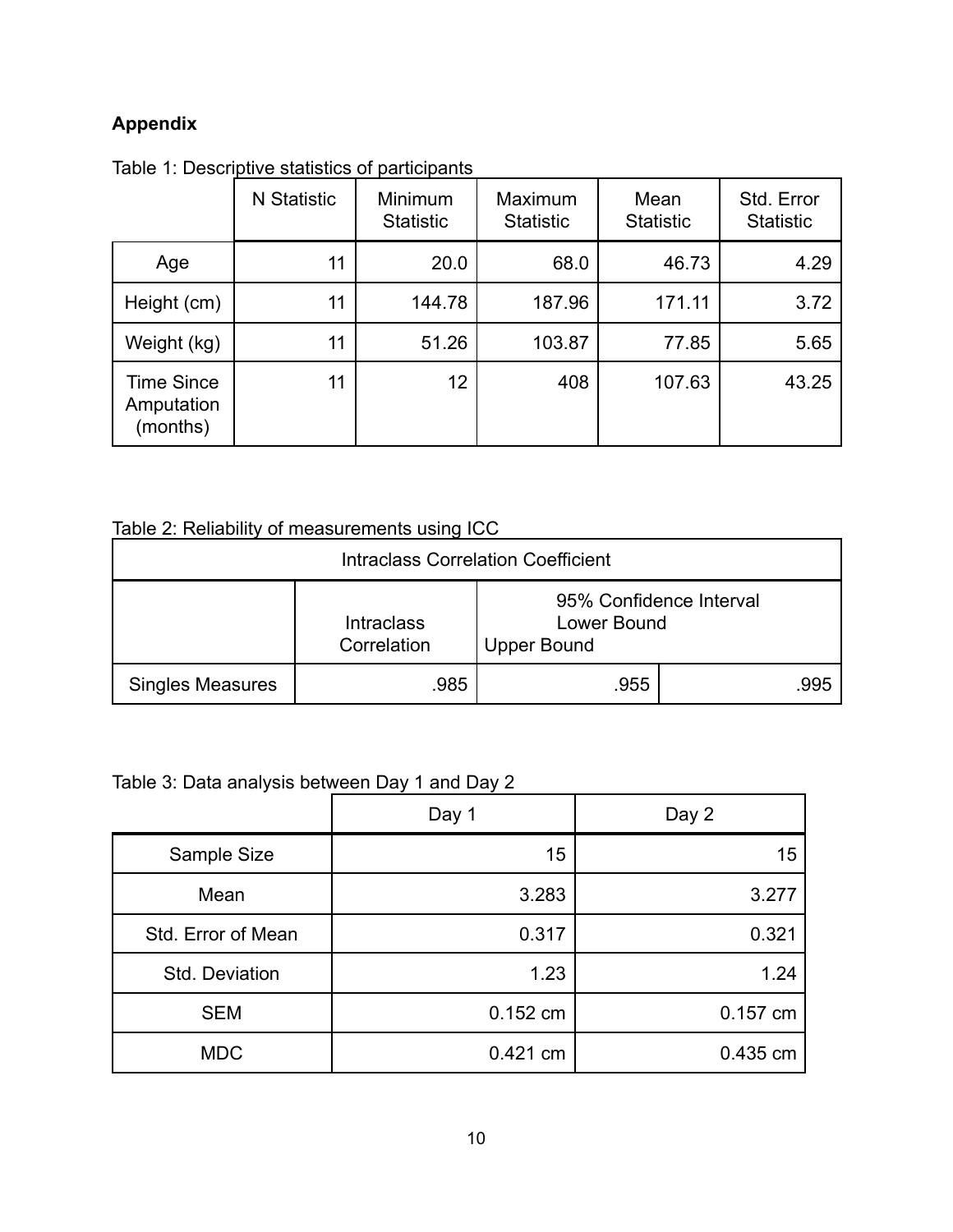## **References**

1. Highsmith, M. J., Goff, L. M., Lewandowski, A. L., Farrokhi, S., Hendershot, B. D., Hill, O. T., ... Mayer, J. M. (2019). Low back pain in persons with lower extremity amputation: a systematic review of the literature. The Spine Journal, 19(3), 552–563. doi: 10.1016/j.spinee.2018.08.011

2. Matsumoto, M. E., Czerniecki, J. M., Shakir, A., Suri, P., Orendurff, M., & Morgenroth, D. C. (2018). The relationship between lumbar lordosis angle and low back pain in individuals with transfemoral amputation. Prosthetics and Orthotics International, 43(2), 227–232. doi: 10.1177/0309364618792746

3. Akarsu, S., Tekin, L., Safaz, I., Göktepe, A. S., & Yazıcıoğlu, K. (2013). Quality of life and functionality after lower limb amputations: comparison between uni- vs. bilateral amputee patients. Prosthetics and Orthotics International, 37(1), 9–13. https://doi.org/10.1177/0309364612438795

4. Mazzone, Yoder, A., Zalewski, B., Wyatt, M., & Sheu, R. (2017). Comprehensive Treatment Strategy for Chronic Low Back Pain in a Patient with Bilateral Transfemoral Amputations Integrating Changes in Prosthetic Socket Design. Journal of Prosthetics and Orthotics, 29(4), 190–197. https://doi.org/10.1097/JPO.0000000000000145

5. Wallwork, T. L., Stanton, W. R., Freke, M., & Hides, J. A. (2009). The effect of chronic low back pain on size and contraction of the lumbar multifidus muscle. Manual Therapy, 14(5), 496–500. Doi: 10.1016/j.math.2008.09.006

6. Hebert, J. J., Kjaer, P., Fritz, J. M., & Walker, B. F. (2014). The Relationship of Lumbar Multifidus Muscle Morphology to Previous, Current, and Future Low Back Pain: A 9-Year Population-Based Prospective Cohort Study. Spine, 39(17), 1417–1425. doi: 10.1097/BRS.0000000000000424

7. Sweeney, N., O'Sullivan, C., & Kelly, G. (2014). Multifidus muscle size and percentage thickness changes among patients with unilateral chronic low back pain (CLBP) and healthy controls in prone and standing. Manual Therapy, 19(5), 433-439.

8. Cuellar, W., Blizzard, L., Callisaya, M., Hides, J., Jones, G., Ding, C., & Winzenberg, T. (2017). Test-retest reliability of measurements of abdominal and multifidus muscles using ultrasound imaging in adults aged 50–79 years. Musculoskeletal Science and Practice, 28, 79–84. doi: 10.1016/j.msksp.2016.11.013

9. Nanikawa, W., & Miyazaki, J. (2019). Examination of the intrarater reliability of ultrasound measurements of the thickness of the lumbar and lateral abdominal muscles in the prone position. Journal of Physical Therapy Science, 31(8), 645–648. doi: 10.1589/jpts.31.645

10. Faul, F., Erdfelder, E., Lang, A.-G., & Buchner, A. (2007). G\*Power 3: A flexible statistical power analysis program for the social, behavioral, and biomedical sciences. Behavior Research Methods, 39, 175-191.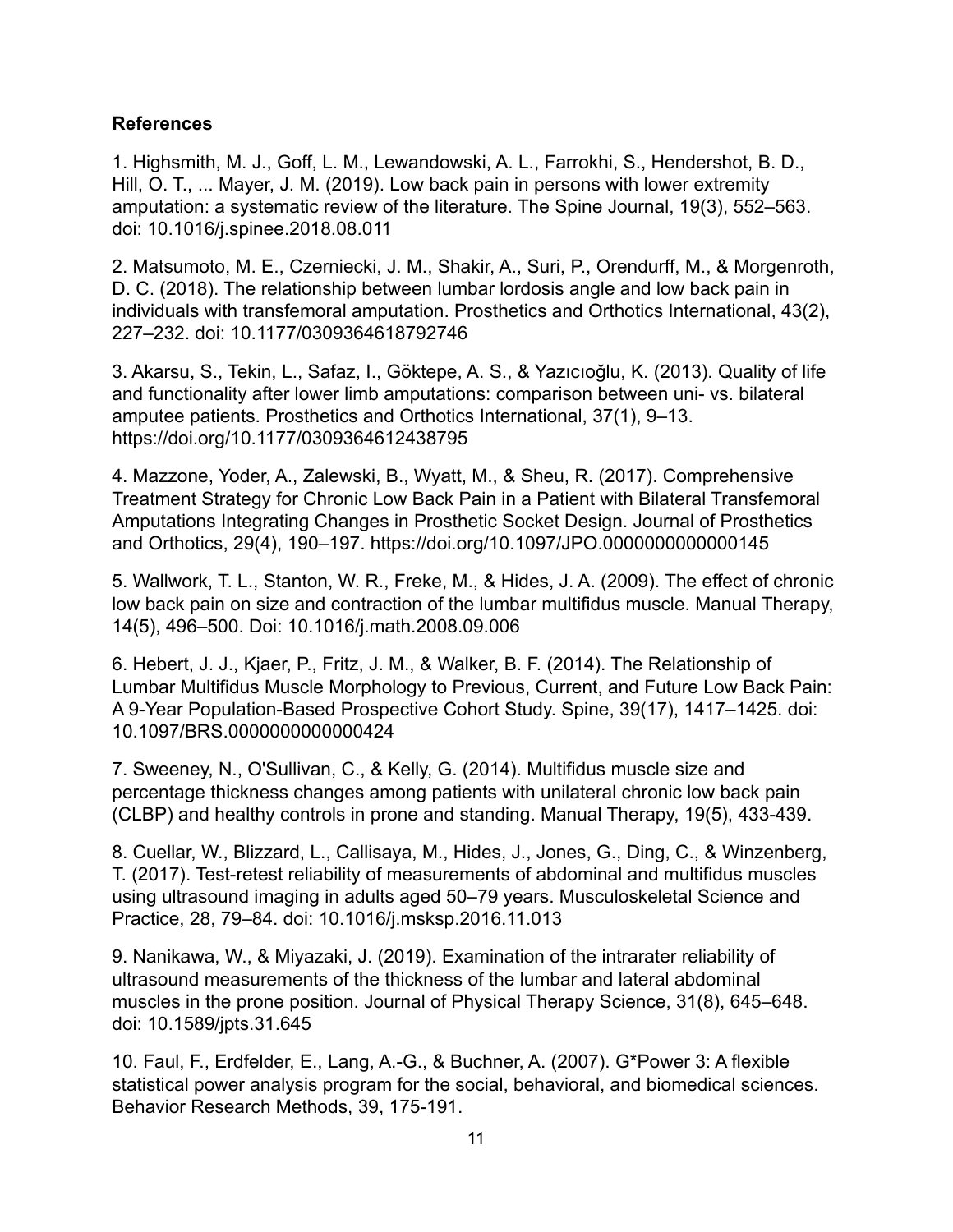11. Orendurff, M. S., Raschke, S. U., Winder, L., Moe, D., Boone, D. A., & Kobayashi, T. (2016). Functional level assessment of individuals with transtibial limb loss: Evaluation in the clinical setting versus objective community ambulatory activity. Journal of rehabilitation and assistive technologies engineering, 3, 2055668316636316. https://doi.org/10.1177/2055668316636316

12. Sions, J. M., Velasco, T. O., Teyhen, D. S., & Hicks, G. E. (2015). Reliability of Ultrasound Imaging for the Assessment of Lumbar Multifidi Thickness in Older Adults With Chronic Low Back Pain. Journal of Geriatric Physical Therapy, 38(1), 33–39. doi: 10.1519/jpt.0000000000000021

13. Koo, T. K., & Li, M. Y. (2016). A Guideline of Selecting and Reporting Intraclass Correlation Coefficients for Reliability Research. Journal of chiropractic medicine, 15(2), 155–163. https://doi.org/10.1016/j.jcm.2016.02.012

14. Sions, J. M., Velasco, T. O., Teyhen, D. S., & Hicks, G. E. (2015). Reliability of ultrasound imaging for the assessment of lumbar multifidi thickness in older adults with chronic low back pain. Journal of geriatric physical therapy (2001), 38(1), 33–39. https://doi.org/10.1519/JPT.0000000000000021

15. Nijholt, W., Scafoglieri, A., Jager-Wittenaar, H., Hobbelen, J., & van der Schans, C. P. (2017). The reliability and validity of ultrasound to quantify muscles in older adults: a systematic review. Journal of cachexia, sarcopenia and muscle, 8(5), 702–712. https://doi.org/10.1002/jcsm.12210

16. Furlan, L., & Sterr, A. (2018). The Applicability of Standard Error of Measurement and Minimal Detectable Change to Motor Learning Research-A Behavioral Study. Frontiers in human neuroscience, 12, 95. https://doi.org/10.3389/fnhum.2018.00095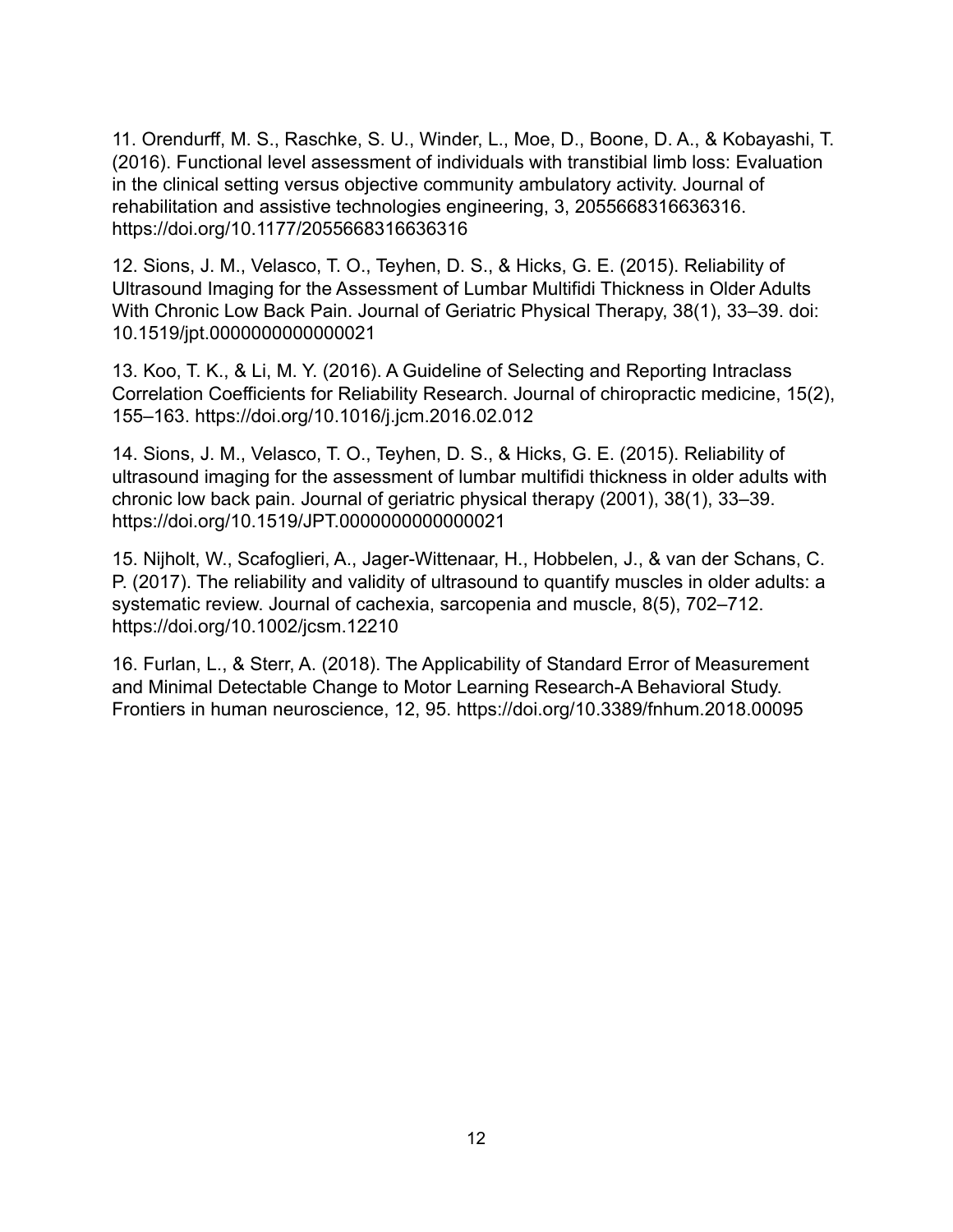## **Curriculum Vitae**

Valeria Garcia Arteaga, SPT Department of Physical Therapy University of Nevada, Las Vegas Las Vegas, NV 89154 Email: valg8991@gmail.com

Education

Northern Arizona University, 2019 B.S. 2019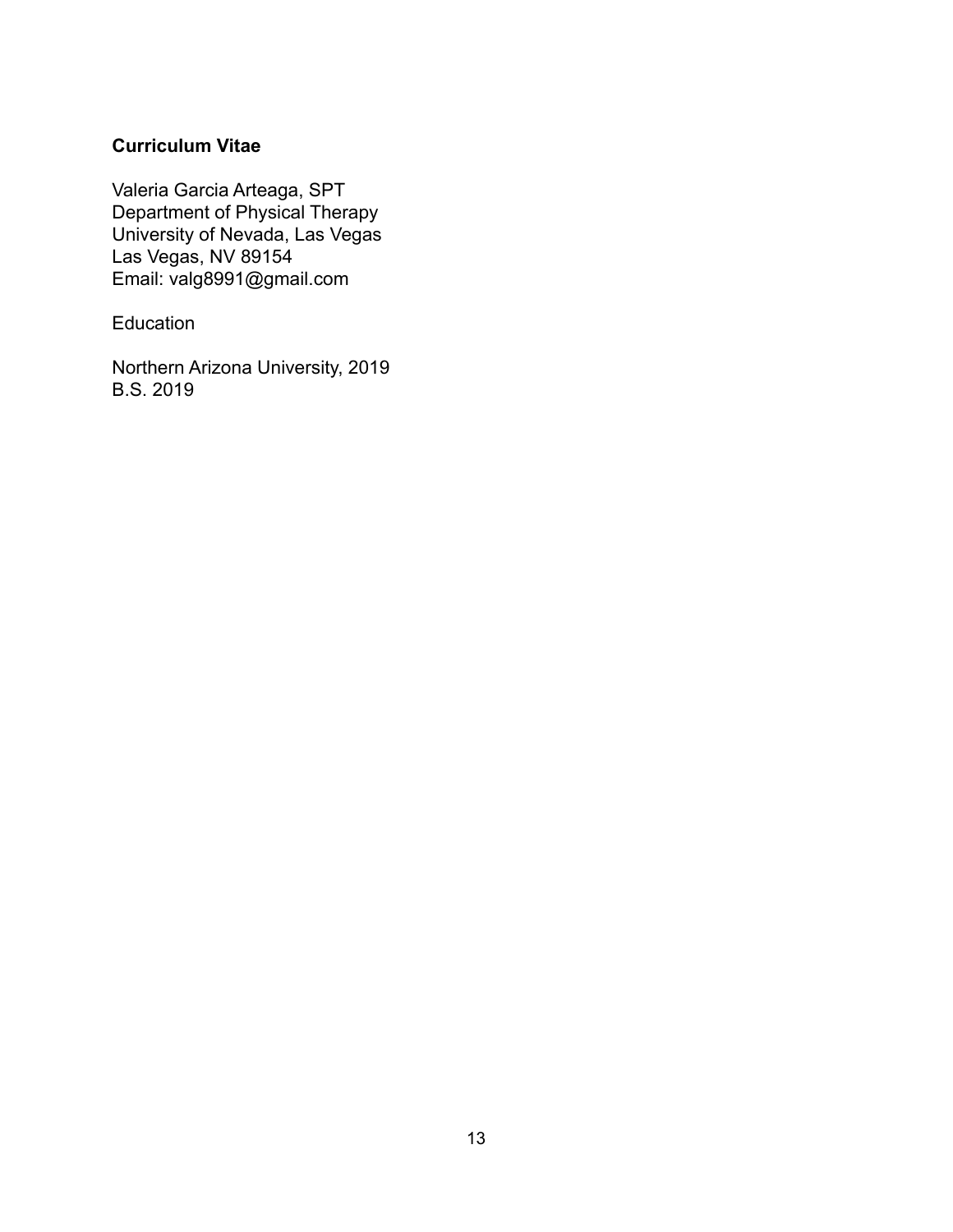# **Nathan M. Gentry, SPT**

Department of Physical Therapy University of Nevada, Las Vegas Las Vegas, NV 89154 Email: nathangentry33@gmail.com

## Education

University of Nevada, Las Vegas, 2019 B.S. 2019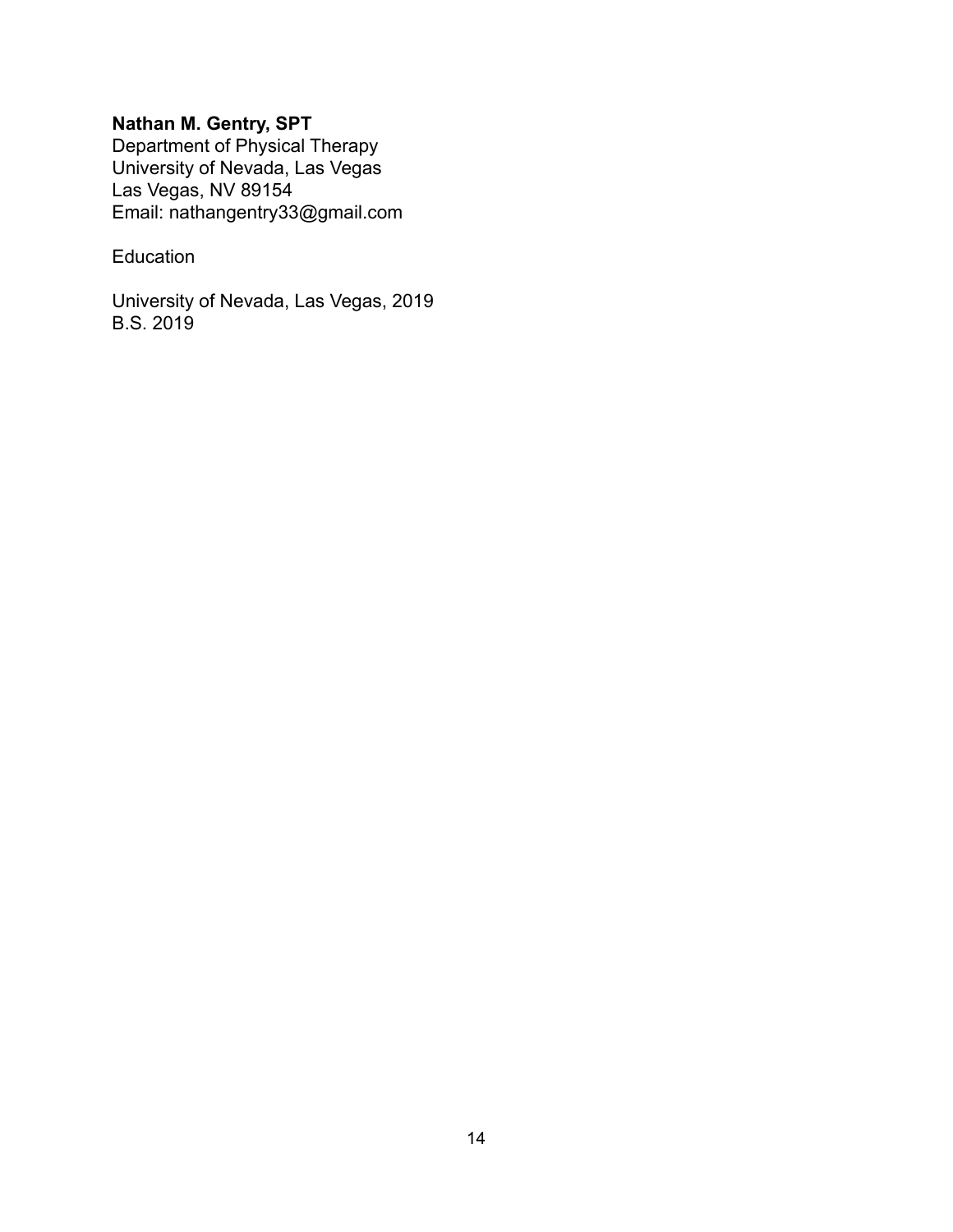# **Jessie L. Peterson, SPT**

Department of Physical Therapy University of Nevada, Las Vegas Las Vegas, NV 89154 Email: jessie\_lynne14@yahoo.com

## Education

Southern Utah University, 2018 B.S. 2018